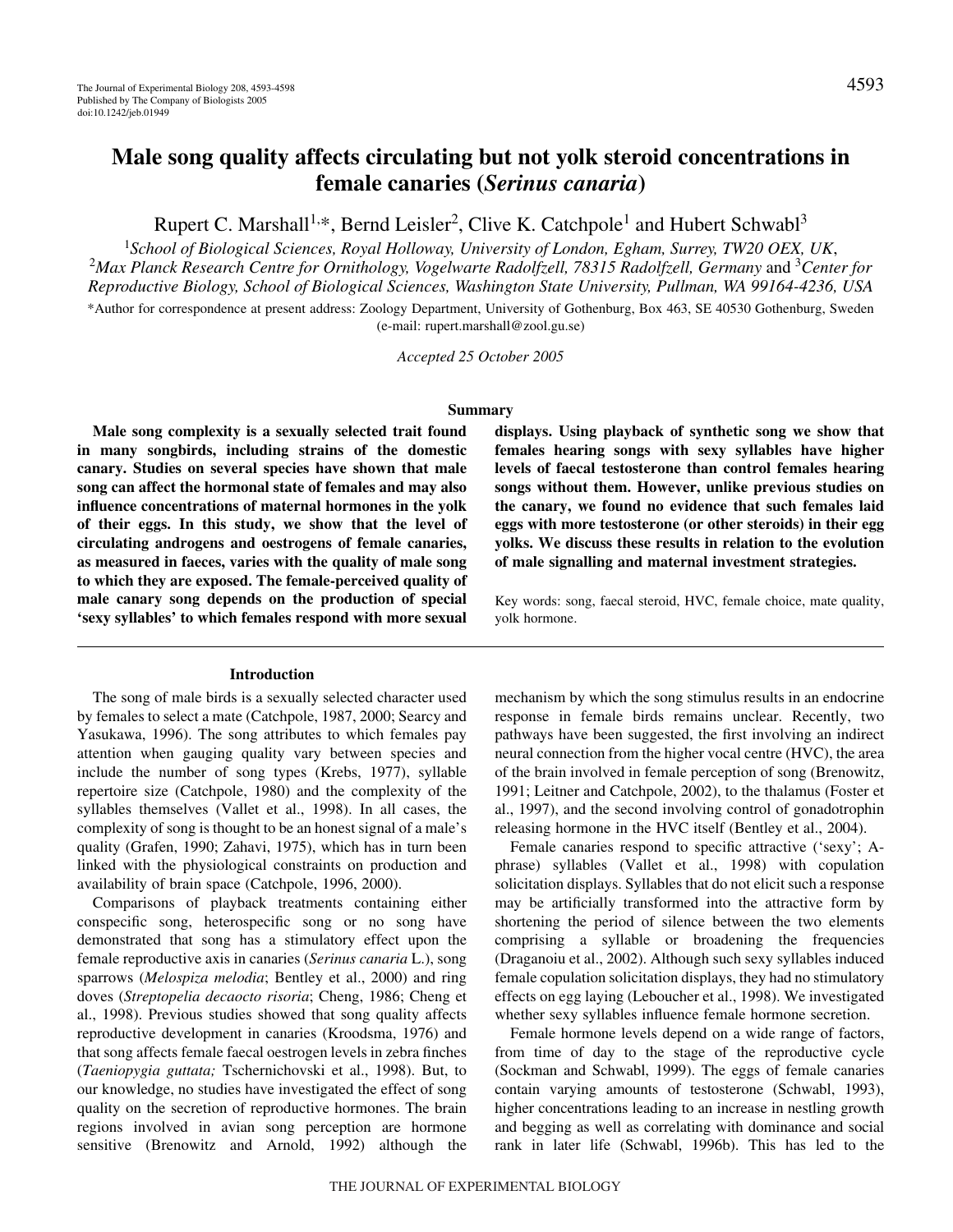# 4594 R. C. Marshall and others

hypothesis that females may be able to influence the quality of their offspring beyond their initial choice of a mate by actively varying the amount of specific resources within each egg in accordance with their perception of a partner's quality (e.g. Gil et al., 1999; Cunningham and Russell, 2000; Ellegren et al., 1996). Canary eggs contained higher concentrations of testosterone when the female was exposed to attractive syllables during yolk formation than when she was exposed to songs without such syllables (Gil et al., 2004). Similar experiments in zebra finches (using manipulation of coloured leg-rings) have produced mixed results, one study showing that eggs of females mated to more attractive males contain higher levels of testosterone (Gil et al., 1999), while a recent study found no such effect (Rutstein et al., 2004a), although in the latter study the authors investigated only the second egg from each brood.

We tested the following two hypotheses: (1) male song quality has an acute affect upon circulating levels of testosterone and oestradiol in female canaries, as measured by their concentrations in faeces, and (2) the concentrations of maternal steroids in the egg yolks change in response to the presence or absence of attractive syllables.

### **Materials and methods**

#### *Canaries*

All experiments were conducted under Government licence at the Max Planck Research Centre for Ornithology, Radolfzell, Germany. Unrelated domestic canaries were obtained from a commercial supplier and placed in aviaries with a light:dark cycle of 9 h:15 h light:dark. Food and water were provided *ad libitum*, supplemented with fresh vegetable and plant matter twice per week. Prior to the experiments, females were moved to individual cages and the light:dark cycle was switched to 15 h:9 h. We used one-year-old females, entering their first breeding phase, as previous research has shown that they are most responsive to differences in male song at this stage (Leboucher et al., 1998).

# *Song playback*

Song was recorded from 12 males using a Marantz (Longford, Middlesex, UK) CP430 cassette recorder with a Sennheiser (Wedemark, Lower Saxony, Germany) MD211U microphone. Song was edited using Avisoft-SASLab Pro (Avisoft Bioacoustics, Berlin, Germany). A maximum of two attractive syllables from each of 12 males was selected to compile the playback treatment, selected to maximise variation between syllables. Syllables were computer-edited to increase their attractiveness to females by reducing the gap between the elements of individual syllables (Draganoiu et al., 2002). Playback procedure was similar to that described by Gil et al. (2004). Each song lasted  $30s$ , followed by  $90s$  of silence. Song order was randomised using the Random Order Continuous Repeat function of the Sony Minidisc system (Sony MZ R700) and included one 'silent' song lasting 15 min to avoid habituation to the stimulus. The control song contained five different syllables, which were repeated for 30 s,

none of which was attractive. 21 attractive syllables were used in constructing the attractive playback. Syllables were used in a randomised order, each 30-s segment of attractive song occurring only three times in each playback session. Playbacks lasted for 3<sup>h</sup> in the morning (immediately after feeding/cleaning) and 3 h in the evening, finishing 1 h before the lights were turned off.

# *Experimental design*

# *Yolk hormone experiment*

22 individually housed females were randomly divided into two groups, one in each of two experimental rooms, where they were in auditory but not visual contact with members of the same group. Each group received playback treatment in a different order (attractive–control or control–attractive). Nesting material was provided from the commencement of playback. Eggs were removed and replaced with dummy eggs on the day that they were laid, and yolks were frozen for later analysis. Nests were removed 3 days after the last egg was laid, and the female was moved to the other room, where she was exposed to playback of the alternate treatment immediately. Nest cups were returned after 3 days in the new room. 13 of the 22 females laid one clutch in each treatment, and the analysis of yolk hormones presented here is limited to these clutches. Since no males were present, the eggs were unfertilized.

### *Acute faecal hormone experiment*

After completing two broods for yolk analysis, females were moved to a room without playback for one week. The same 22 females that were used for analyses of yolk steroids were then assigned to one of two experimental rooms where they were in auditory but not visual contact with members of the same group. Each group received its playback treatment in a different order (attractive–control or control–attractive). During the 3 h of playback, faeces were collected on paper placed on the cage floor. At the end of each playback period, the collection sheet was removed and the faeces scraped from it. There was a 1-h period of silence between treatments during which faeces were not collected. Thereafter, the treatment was reversed and faeces collected again. We used non-invasive measurements of steroids in faeces to avoid handling effects. Faecal steroid concentrations correlate with circulating levels in canaries, injected levels of radiolabelled hormone correlating with the faecal profile (Sockman and Schwabl, 1999). Our method of faecal steroid measurement has been validated for the canary, the concentrations of immunoreactive steroid in faecal buffer solution correlating strongly with the figures obtained after steroids were separated from faeces by hydrolysis, organic extraction and chromatographic separation from other metabolites (Schwabl, 1996a; Sockman and Schwabl, 1999).

#### *Hormone analysis*

Collection and storage of faeces was standardised, and all faeces were collected at the same time and allowed to dry at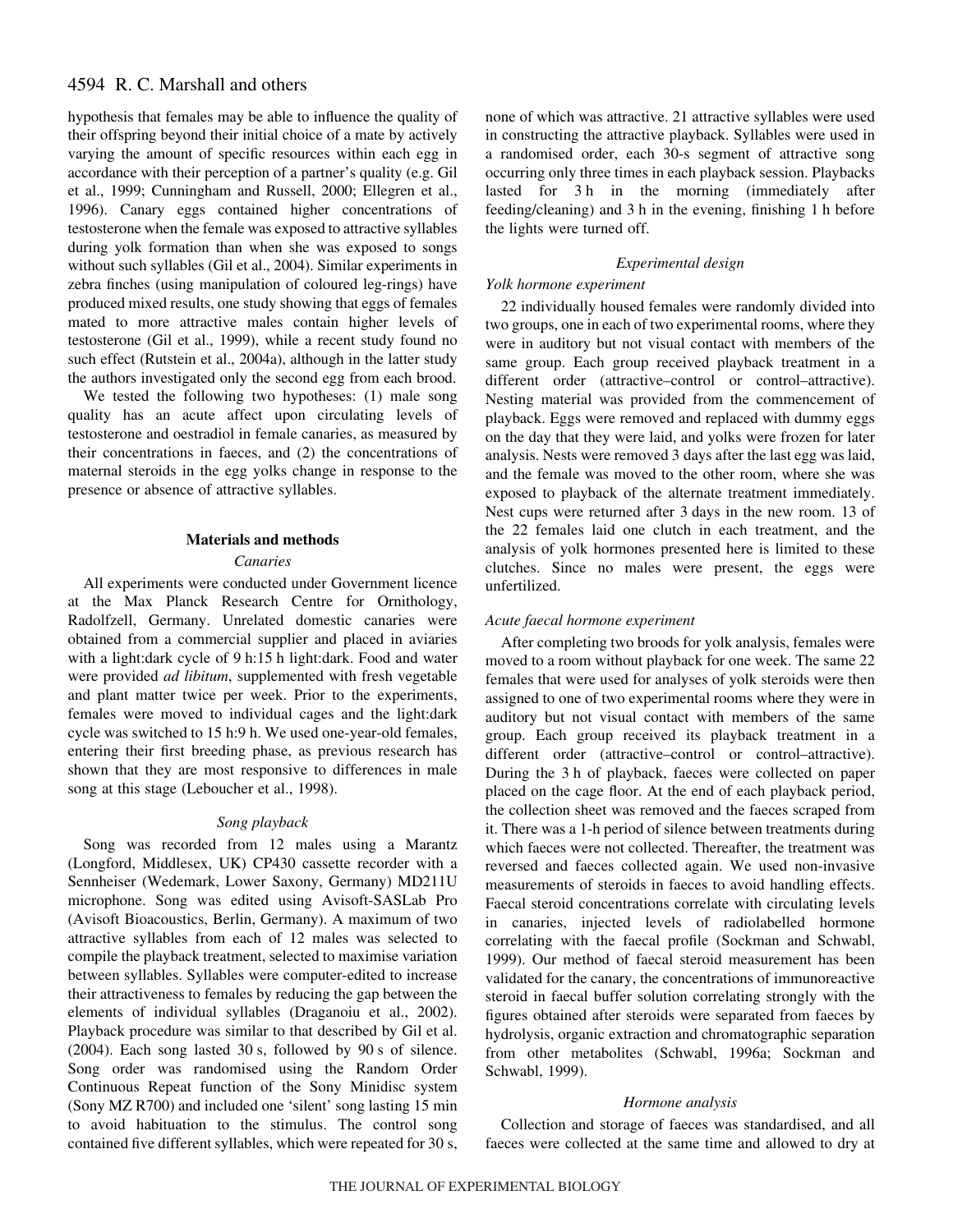room temperature for 24 h before being frozen until analysis (Cockrem and Rounce, 1994; Goymann, 2005; Sockman and Schwabl, 1999). Analyses of faecal androgens and oestrogens were conducted as described elsewhere (Schwabl, 1993; Sockman and Schwabl, 1999). The limited quantity of faeces led us to restrict analyses to androgen [testosterone  $(T)$  and  $5\alpha$ dihydrotestosterone  $(5\alpha$ -DHT)] and oestrogen (oestradiol) only. Briefly, faeces were homogenized with phosphatebuffered saline with glucose (PBSg) and assays were performed without any further extraction or purification. These assays have been validated for the canary (Schwabl, 1996a; Sockman and Schwabl, 1999). All samples were assayed for androgens (A) and oestrogens (E) in two single assays. The antibody (Wien Laboratories, Succasunna, NJ, USA) used to measure faecal A cross-reacts with T and  $5\alpha$ -DHT. The E antibody (Arnel Products Co., New York, NY, USA) crossreacts with  $17\beta$ -oestradiol and to a low extent with oestrone and oestriol. Yolk steroids were measured according to Schwabl (1993). Briefly, whole yolks were homogenised with dH2O, and steroids were extracted from the homogenate and partially purified and separated using mini-chromatography columns before radioimmunoassay for androstenedione  $(A_4)$ ,  $5\alpha$ -DHT, T and 17 $\beta$ -oestradiol were performed. All eggs were assayed for  $A_4$ ,  $5\alpha$ -DHT, T and 17 $\beta$ -oestradiol in a single assay. The antibodies used to measure yolk concentration of T,  $5\alpha$ -DHT and 17 $\beta$ -oestradiol were the same as those used for faecal assays; the  $A_4$  antibody was purchased from Wien Laboratories.

#### *Analysis*

Brood size ranged from three to six eggs, most females laying four or five. We used mean values of neighbouring eggs in the laying sequence in accordance with the matrix in Table 1 in order to produce a standardised brood size focussed upon the beginning, middle and end of the laying cycle (Rutstein et al., 2004b). Females differed significantly in the levels of all four hormones in their eggs, in some cases by factors of 10 or more (data not shown). All results were analysed on a withinfemale basis, with eggs as repeated measures, each female thereby acting as her own control.

#### **Results**

#### *Acute faecal hormone experiment*

Faecal concentrations of E and A were significantly higher during playback of song containing 'attractive' syllables than during the playback of song lacking such syllables (E, *P*=0.04, *t*=2.08, *N*=25; A, *P*=0.04, *t*=2.22, *N*=25). Analysis of variance (ANOVA) for A incorporating the effects of treatment (song quality), treatment order and the associated interaction showed significance for all three factors (treatment, *F*=5.0, *P*=0.03; order, *F*=5.8, *P*=0.02; interaction, *F*=6.1, *P*=0.02). A similar ANOVA for E reduced the effect of treatment to a nonsignificant trend as a result of a strong interaction effect (treatment, *F*=2.87, *P*=0.098; order, *F*=0.87, *P*=0.36; interaction, *F*=15.62, *P*=0.0003).

# *Song and female hormone levels* 4595

Table 1. *Matrix used to standardise brood size by amalgamating eggs in neighbouring positions in the lay order*

| Clutch size | Egg number |  |  |  |  |  |
|-------------|------------|--|--|--|--|--|
|             |            |  |  |  |  |  |
|             |            |  |  |  |  |  |
|             |            |  |  |  |  |  |
|             |            |  |  |  |  |  |
|             |            |  |  |  |  |  |

Although the main effect of song treatment on faecal E was not significant, Fig. 1 indicates that this was probably due to a carry-over effect from the previous treatment with attractive song in one of the two experimental groups (indicated by the highly significant interaction term). Comparing the two control playback regimens directly, levels of E were significantly lower when control playback was received before the attractive song treatment than when it was played after the attractive treatment  $(t=3.8, P=0.001, N=22)$ . E levels were lower in faeces from the control treatment than from those during the subsequent attractive playback when control playback was the first treatment, although marginally non-significant (*t*=2.01, *P*=0.071, *N*=10).

The levels of faecal A and E were strongly correlated with each other within each playback treatment (attractive, *r*=0.658, *P*=0.001, *N*=22; control, *r*=0.814, *P*<0.001, *N*=22). We found a similar significant correlation between A and E levels when comparing the level of each steroid in the control treatment as a proportion of that in the attractive treatment, controlling for treatment order (*r*=0.6557, *P*=0.001, *N*=22).

### *Yolk hormone experiment*

Mean yolk steroid levels calculated across treatments and all females were as follows:  $A_4=9.63\pm7.79$  mg pg<sup>-1</sup> (mean  $\pm$  s.p.), *N*=117; 5α-DHT=13.53±6.83 mg pg<sup>-1</sup>, *N*=119; T=143.41± 79.47 mg pg<sup>-1</sup>, *N*=119; E<sub>2</sub>=8.81±5.65 mg pg<sup>-1</sup>, *N*=119. All



Fig. 1. Effect of song quality on female hormone levels: mean concentrations for androgen (testosterone) and oestrogen (oestradiol;  $pg~mg^{-1}$  faeces) showing effect of song treatment and treatment order. See text for explanation of statistical significance.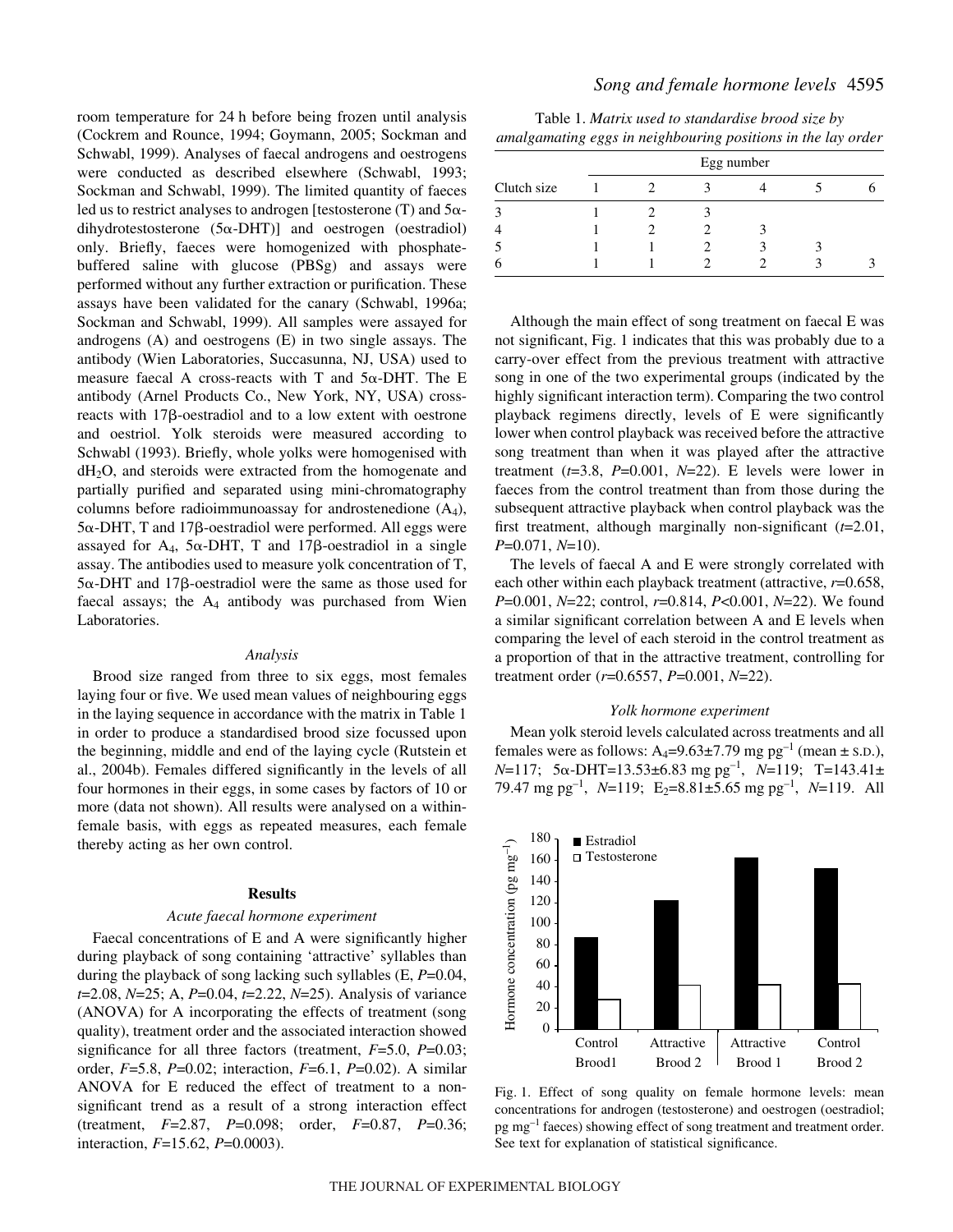

Fig. 2. Effect of song quality on yolk steroid levels across the lay order. Females varied by orders of magnitude in their means, thus the figure shows mean ranked concentrations of androstenedione  $(A_4)$ ,  $5\alpha$ dihydrotestosterone  $(5\alpha$ -DHT), testosterone (T) and  $17\beta$ -oestradiol  $(E_2)$  for ease of interpretation (pg steroid  $mg^{-1}$  yolk): all analysis was conducted upon calculated levels.

yolk steroids, except for  $E_2$  and  $A_4$ , were correlated with each other: T *vs*  $A_4$ ,  $F=116.442$ ,  $P=0.0001$ ;  $5\alpha$ -DHT *vs*  $A_4$ , *F*=16.755, *P*=0.0001; E<sub>2</sub> *vs* A<sub>4</sub>, *F*=3.354, *P*=0.696; 5α-DHT *vs* T, *F*=31.113, *P*=0.0001; E2 *vs* T, *F*=16.011, *P*=0.0001; E2 *vs* 5α-DHT, *F*=22.987, *P*=0.0001.

There was a significant effect of lay order on the concentrations ( $pg~mg^{-1}$  yolk) of all four steroid hormones measured in the egg yolks, the hormone level rising in each subsequently laid egg (ANOVA; A4, *F*=8.47, *P*=0.0008; T, *F*=5.27, *P*=0.009; 5α-DHT, *F*=3.22, *P*=0.049; E<sub>2</sub>, *F*=9.28, *P*=0.0002; Fig. 2). However, there was no effect of treatment on these concentrations (A4, *F*=0.08, *P*=0.78; T, *F*=0.27, *P*=0.61; 5α-DHT, *F*=0.09, *P*=0.36; E<sub>2</sub>, *F*=0.004, *P*=0.95). Only for  $E_2$  was the interaction of lay order and treatment significant (*F*=9.93, *P*=0.0001; all others *P*>0.5).

Since the amount of yolk as well as the concentrations of yolk steroids may vary, we also analysed the ratio of yolk mass to whole egg mass. As with the steroid concentrations, we found a significant effect of lay order upon this ratio, yolks becoming smaller in relation to the size of the egg towards the end of a brood (*F*=28.42, *P*<0.0001). However, there was no effect of song treatment upon this ratio (*F*=0.3, *P*=0.59).

#### *Correlation of yolk and faecal steroid concentrations*

There were no significant correlations between treatment effects on levels of steroids in yolks and faeces: yolk  $5\alpha$ -DHT *vs* faecal androgens, *r*=0.243, *P*=0.423; yolk T *vs* faecal androgens,  $r = -0.039$ ,  $P = 0.9$ ; T+5 $\alpha$ -DHT *vs* faecal androgens, *r*=0.079, *P*=0.798; yolk E<sub>2</sub> *vs* faecal oestrogens, *r*=-0.13, *P*=0.672.

#### **Discussion**

This study demonstrates an acute effect of male song upon female hormonal state. However, it does not show an influence on overall concentrations or within-clutch patterns of yolk steroids. The behavioural preference of females of many species of birds for males that sing songs of higher complexity is well established both in the field and under controlled laboratory conditions (Catchpole, 1987; Searcy and Yasukawa, 1996). In both wild female song sparrows (*Melospiza melodia*) and domesticated canaries, conspecific and heterospecific song enhanced follicular development in comparison with no-song treatments, the effect of conspecific song being strongest (Bentley et al., 2000). Ours is the first study, to our knowledge, to show different female hormonal responses to song quality. Whereas Gil et al. (2004) found a strong increase of yolk testosterone concentrations in this species in response to sexy song, we found little evidence for such an effect.

The link between song perception and an endocrine response remains unclear, although a neural pathway between the HVC and the thalamus (Foster et al., 1997) and the release of gonadotrophin releasing hormone direct from the HVC itself (Bentley et al., 2004) have been suggested. The HVC is the most important nucleus of the passerine neural song system for song production in males (Nottebohm et al., 1976) and is present as a smaller feature in female birds as well (Brenowitz, 1991; Leitner and Catchpole, 2002). Female canaries that both respond stronger to male songs and discriminate more accurately among songs of different quality have a larger HVC compared with less sensitive and discriminative females (Leitner and Catchpole, 2002). We propose that our results suggest an evolutionary feedback mechanism that maintains the honesty of song as a signal under sexual selection; female canaries solicit more copulations from males that sing more elaborate songs, containing more attractive syllables (Vallet et al., 1998). If male song is an honest signal of quality (Draganoiu et al., 2002) then it is necessary that females, as receivers of the signal, are able to discriminate amongst the variance in signal quality (Guilford and Dawkins, 1991), a task in which the HVC is heavily implicated (Leitner and Catchpole, 2002). Here, we have shown that high quality song promotes higher levels of circulating (faecal) androgens and oestrogens in females.

Since testosterone and oestradiol both increase the recruitment and survival of HVC neurons in female canaries (Rasika et al., 1994; Hidalgo et al., 1995; Harding, 2004), the increased levels of androgens and oestrogens in response to high-quality song may enhance female abilities of discrimination and accuracy, allowing them to select high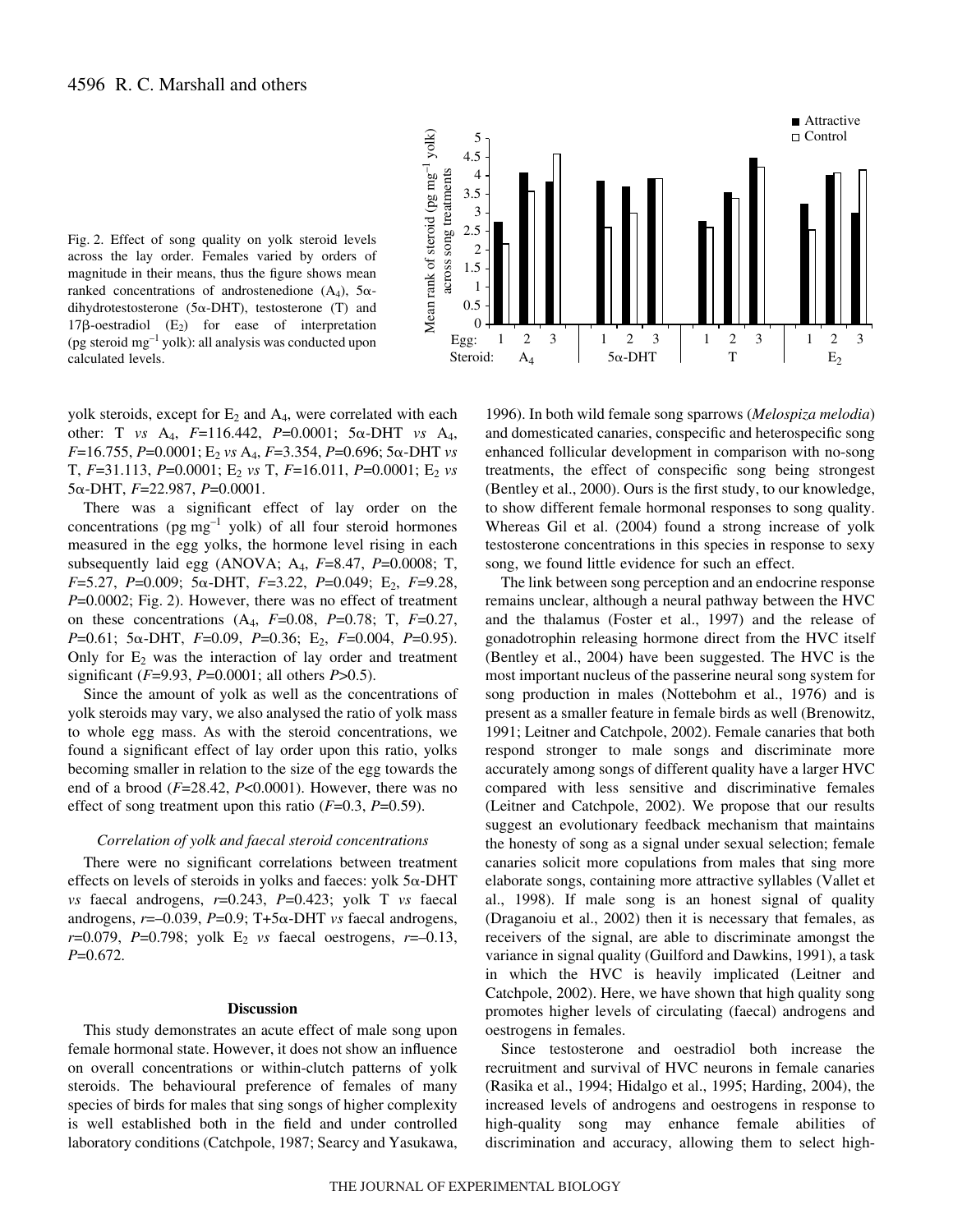quality males as mates based on their song. Thus, by singing attractive songs, males may be indirectly improving their selective advantage, and/or that of their progeny, over males who sing less attractive songs. Such a system would benefit both signaller and receiver, selecting for more attractive songs whilst preserving signal honesty and enhancing the discriminatory power of the receiver. The requirement to signal is maintained as males must sing in order to elicit a copulatory solicitation display and copulate.

Although our findings demonstrate an immediate effect of male song quality upon female steroid secretion, we did not find an effect of song quality upon the levels of these hormones in their eggs. While the first- and middle-laid eggs of a clutch showed a trend towards higher levels of the three measured androgens in the attractive song treatment, this was not the case for the late-laid eggs (Fig. 2). Overall androgen concentrations  $(A_4, 5\alpha$ -DHT and T combined) were not different in our study (data not shown). We also did not find significant differences when using non-standardised brood size in the analyses (data not shown). These results conflict with those of Gil et al. (2004), who showed higher yolk T in all eggs when females were presented with attractive songs and implied significance for  $5\alpha$ -DHT and  $A_4$  based on a correlation of these androgens with T in a small sub-sample of their yolks. Although sexy song affected female endocrine state, it affected neither overall nor intra-clutch patterns of yolk steroids in our study, which used a similar design. Such a lack of repeatability seems also to be the case in another song bird, the zebra finch. While Gil et al. (1999) found increased yolk androgens when females were mated to red-banded as opposed to green-banded males, a similar study by Rutstein et al. (2004a) was unable to find such an effect, although females did lay larger eggs for more attractive males in the first breeding round (Rutstein et al., 2004a). Thus, it is premature to accept the generality of the hypothesis that females adjust yolk steroid concentrations in response to male quality.

An emerging feature of experimental investigations of differential allocation are carry-over effects of previous experience into subsequent reproductive bouts. In our study, this was evident as higher yolk steroid concentrations in the second exposure to song regardless of its quality. Such carryover was also present in the zebra finch studies of Gil et al. (1999) and Rutstein et al. (2004a). Future tests of the differential allocation hypothesis need to take such physiological inertness into account. Despite claims that female birds regulate yolk steroid concentrations, the extent to which females exert control over yolk steroid sequestration remains unclear (Birkhead et al., 2000; Gil, 2003). It has previously been shown that yolk androgen levels reflect the hormonal state of the female canaries (Schwabl, 1996a) during egg formation. Although we cannot directly address the association of female circulating and yolk steroid concentrations in our study, the comparison of faecal and yolk steroids in the two experiments revealed no correlation. Thus, the possibility for regulation of circulating and yolk androgens remains an unanswered question. We can conclude, however,

# *Song and female hormone levels* 4597

that among-female variation in circulating steroids does not necessarily predict yolk steroid concentrations and *vice versa*.

In summary, findings from an increasing number of studies present a mixed picture as to whether females can 'manipulate' the hormone levels in their eggs. We found no support for the hypothesis that female canaries allocate reproductive resources in relation to the perceived attractiveness of their mate. Facultative manipulation of yolk hormone levels by females, if it exists, may not be linked to male quality, as has previously been suggested. Nonetheless, we find that variations in song quality of canaries can have a significant and immediate effect upon the female endocrine state and suggest a feedback mechanism for maintaining signal honesty and improving discrimination amongst signals by the receiver.

Funding was provided by NERC Grant NER/A/S/2000/00286. We thank K. Siebenrock and L. Meyer for assistance with canary breeding, T. Coppack and I. Somorjai for assistance with data collection and S. Leitner and D. Gil for helpful comments and discussion.

#### **References**

- **Bentley, G. E., Wingfield, J. C., Morton, M. L. and Ball, G. F.** (2000). Stimulatory effects on the reproductive axis in female songbirds by conspecific and heterospecific male song. *Horm. Behav.* **37**, 179-189.
- **Bentley, G. E., Moore, I. T., Sower, S. A. and Wingfield, J. C.** (2004). Evidence for a novel gonadotropin-releasing hormone in hypothalamic and forebrain areas in songbirds. *Brain Behav. Evol.* **63**, 34-46.
- **Birkhead, T., Schwabl, H. and Burke, T.** (2000). Testosterone and maternal effects–integrating mechanisms and function. *Trends Ecol. Evol.* **15**, 86-87.
- Brenowitz, E. A. (1991). Altered perception of species-specific song by female birds after lesions of a forebrain nucleus. *Science* **251**, 303-305.
- **Brenowitz, E. A. and Arnold, A. P.** (1992). Hormone accumulation in song regions of the canary brain. *J. Neurobiol.* **23**, 871-880.
- **Catchpole, C. K.** (1980). Sexual selection and the evolution of complex songs among European warblers of the genus *Acrocephalus*. *Behaviour* **74**, 149- 166.
- **Catchpole, C. K.** (1987). Bird song, sexual selection and female choice. *Trends Ecol. Evol.* **2**, 94-97.
- **Catchpole, C. K.** (1996). Song and female choice: good genes and big brains? *Trends Ecol. Evol.* **11**, 358-360.
- **Catchpole, C. K.** (2000). Sexual selection and the evolution of song and brain structure in *Acrocephalus* warblers. *Adv. Study Behav.* **29**, 45-97.
- **Cheng, M. F.** (1986). Female cooing promotes ovarian development in ring doves. *Physiol. Behav.* **37**, 371-374.
- **Cheng, M. F., Peng, J. P. and Johnson, P.** (1998). Hypothalamic neurons preferentially respond to female nest coo stimulation: Demonstration of direct acoustic stimulation of luteinizing hormone release. *J. Neurosci.* **18**, 5477-5489.
- **Cockrem, J. F. and Rounce, J. R.** (1994). Fecal measurements of estradiol and testosterone allow the noninvasive estimation of plasma steroid concentrations in the domestic-fowl. *Br. Poultry Sci.* **35**, 433-443.
- **Cunningham, E. J. A. and Russell, A. F.** (2000). Egg investment is influenced by male attractiveness in the mallard. *Nature* **404**, 74-77.
- **Draganoiu, T. I., Nagle, L. and Kreutzer, M.** (2002). Directional female preference for an exaggerated male trait in canary (*Serinus canaria*) song. *Proc. R. Soc. Lond. B* **269**, 2525-2531.
- **Ellegren, H., Gustafsson, L. and Sheldon, B. C.** (1996). Sex-ratio adjustment in relation to paternal attractiveness in a wild bird population. *Proc. Natl. Acad. Sci. USA* **93**, 11723-11728.
- **Foster, E. F., Mehta, R. P. and Bottjer, S. W.** (1997). Axonal connections of the medial magnocellular nucleus of the anterior neostriatum in zebra finches. *J. Comp. Neurol.* **382**, 364-381.
- **Gil, D.** (2003). Golden eggs: Maternal manipulation of offspring phenotype by egg androgen in birds. *Ardeola* **50**, 281-294.
- **Gil, D., Graves, J., Hazon, N. and Wells, A.** (1999). Male attractiveness and